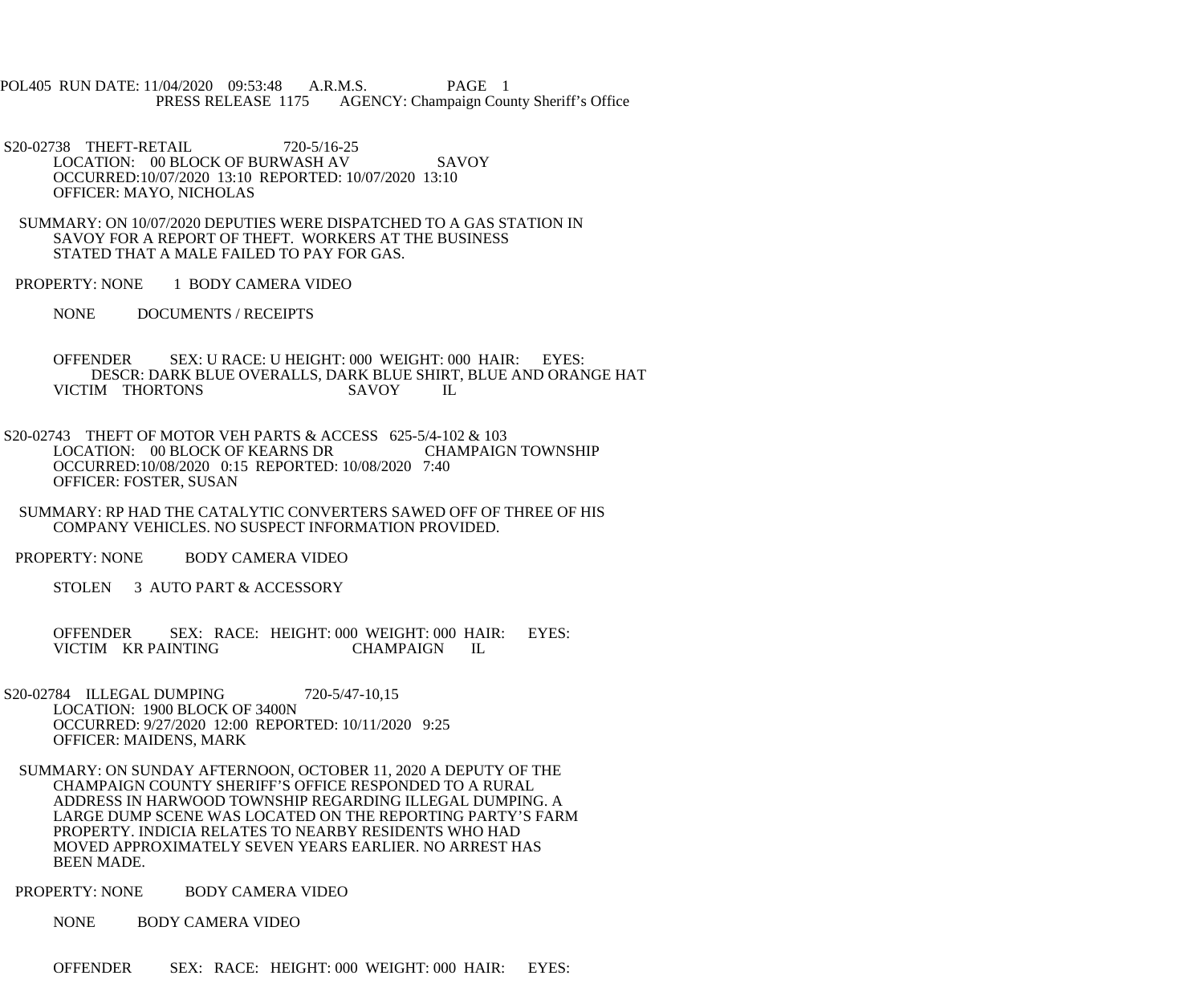POL405 RUN DATE: 11/04/2020 09:53:48 A.R.M.S. PAGE 2<br>PRESS RELEASE 1175 AGENCY: Champaign Cou AGENCY: Champaign County Sheriff's Office VICTIM AGE: SEX:

 S20-02788 FORGERY 720-5/17-3 LOCATION: 00 BLOCK OF FOUNTAIN VALLEY RANTOUL TOWNSHIP OCCURRED: 6/24/2020 12:00 REPORTED: 10/12/2020 8:46 OFFICER: FOSTER, SUSAN

 SUMMARY: RP STATED THAT AN UNAUTHORIZED SUBJECT CASHED HIS STATE TAX REFUND CHECK. POSSIBLE SUSPECT INFORMATION PROVIDED.

PROPERTY: NONE BODY CAMERA VIDEO

 OFFENDER AGE: 47 SEX: F VICTIM AGE: 43 SEX: M RANTOUL IL

S20-02833 DOMESTIC DISPUTE 750-60-101 LOCATION: 00 BLOCK OF FOURTH ST N ST JOSEPH OCCURRED:10/17/2020 22:00 REPORTED: 10/17/2020 22:17 OFFICER: REIFSTECK, CHASE

 SUMMARY: ON SATURDAY (10/17/20) AT APPROXIMATELY 2218 HRS, CHAMPAIGN COUNTY DEPUTY SHERIFFS WERE DISPATCHED TO A RESIDENCE IN SAINT JOSEPH, FOR A DOMESTIC DISPUTE THAT HAD JUST OCCURRED. UPON ARRIVAL, A NARRATIVE WAS OBTAINED FROM BOTH PARTIES INVOLVED. THE INCIDENT WAS FOUND TO BE A VERBAL ONLY ALTERCATION AND BOTH INDIVIDUALS WERE SEPARATED FOR THE NIGHT.

PROPERTY: NONE BODY CAMERA VIDEO

 OFFENDER AGE: 29 SEX: M VICTIM AGE: 29 SEX: F ST JOSEPH IL

- S20-02836 BATTERY-DOMESTIC 720-5/12-3.2 LOCATION: 1400 BLOCK OF KINGS WY OCCURRED:10/18/2020 2:40 REPORTED: 10/18/2020 2:42 OFFICER: KEYES, CHELSEY
	- SUMMARY: RP REPORTED THAT HER CHILD'S FATHER BATTERED HER BEFORE LEAVING HER RESIDENCE. THE OFFENDER WAS NOT IMMEDIATELY LOCATED.

PROPERTY: NONE 1 BODY CAMERA VIDEO

NONE 2 BODY CAMERA VIDEO

NONE PHOTOS-DIGITAL

 OFFENDER SEX: RACE: HEIGHT: 000 WEIGHT: 000 HAIR: EYES: VICTIM AGE: SEX: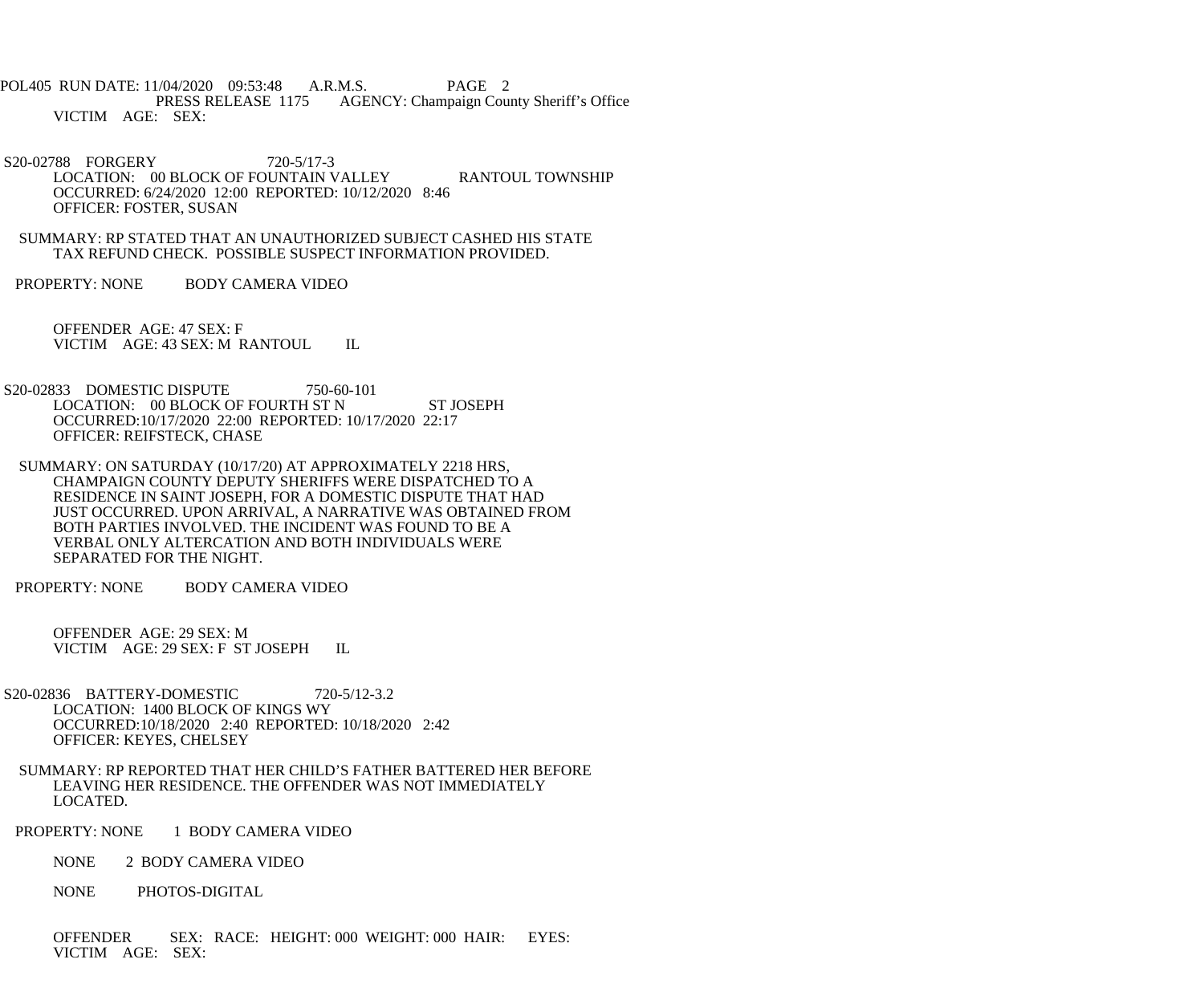POL405 RUN DATE: 11/04/2020 09:53:48 A.R.M.S. PAGE 3<br>PRESS RELEASE 1175 AGENCY: Champaign Cou AGENCY: Champaign County Sheriff's Office

 S20-02888 WARRANT-IN STATE DRIVING UNDER SUSPENDED LICENSE 625-5/6-303 LOCATION: 00 BLOCK OF BRADLEY AV/CLAYTON B CHAMPAIGN OCCURRED:10/22/2020 23:04 REPORTED: 10/22/2020 23:04 OFFICER: REIFSTECK, CHASE

 SUMMARY: ON THURSDAY (10/22/20) AT APPROXIMATELY 2304 HRS, A ROUTINE TRAFFIC STOP WAS CONDUCTED BY A CHAMPAIGN COUNTY DEPUTY SHERIFF. THE DRIVER OF THE VEHICLE WAS CITED, FOR OPERATING A MOTOR VEHICLE WITH A SUSPENDED DRIVER'S LICENSE. THE DRIVER AND ONE OF THE PASSENGERS, WERE EACH ISSUED A NOTICE TO APPEAR, FOR ACTIVE WARRANTS FOR THEIR ARREST. THE DRIVER AND HIS PASSENGERS WERE RELEASED AFTER THE TRAFFIC STOP.

PROPERTY: NONE BODY CAMERA VIDEO

PEOPLE: VICTIM SOCIETY-WARRANTS/RECOVERED PROPERTY

 ARRESTS: MILLER ANTHONY AGE: 26 SEX: M 4 SQUIRE CT URBANA IL WARRANT WARRANT-IN STATE AT: CLAYTON RD/BRADLEY AVE BY: REIFSTECK, CHASE<br>MILLER ANTHONY AGE: 26 SEX: M 4 SOU MILLER ANTHONY AGE: 26 SEX: M 4 SQUIRE CT URBANA IL CHARGE: WARRANT-IN STATE CHARGE: WARRANT-IN STATE WARRANT WARRANT-IN STATE AT: CLAYTON RD/BRADLEY AVE BY: REIFSTECK, CHASE

PETTIGREW MALCOME J AGE: 25 SEX: M 1232 FAIRLAWN DR RANTOUL IL<br>CHARGE: WARRANT-IN STATE WARRANT WARRANT-IN STATE WARRANT WARRANT-IN STATE AT: CLAYTON RD/BRADLEY AVE BY: REIFSTECK, CHASE<br>PETTIGREW MALCOME J AGE: 25 SEX: M 123 PETTIGREW MALCOME J AGE: 25 SEX: M 1232 FAIRLAWN DR RANTOUL IL CHARGE: DRIVING UNDER SUSPENDED LICENSE 625-5/6-303 DRIVING UNDER SUSPENDED L AT: CLAYTON RD/BRADLEY AVE BY: REIFSTECK, CHASE

S20-02923 BURGLARY FROM MOTOR VEHICLE 720-5/19-1 CONSPIRE<br>BURGLARY 720-5/19-1 CONSPIRE BURGLARY 720-5/19-1 CONSPIRE<br>RECOVERED STOLEN VEHICLE CONSPIRE RECOVERED STOLEN VEHICLE LOCATION: 100 BLOCK OF GRANT ST S OCCURRED:10/26/2020 0:30 REPORTED: 10/26/2020 0:41 OFFICER: WELDON, MATTHEW

 SUMMARY: DEPUTIES WERE DISPATCHED TO SEYMOUR IN REFERENCE TO A REPORT OF BURGLARY OF MOTOR VEHICLES. THE REPORTING PERSON SAW TWO SUSPECTS FLEE ON FOOT AND ENTER A VEHICLE. THE REPORTING PERSON FOUND WHAT THEY BELIEVED TO BE THE SAME VEHICLE SHORTLY AFTER. THE VEHICLE WAS OCCUPIED BY THREE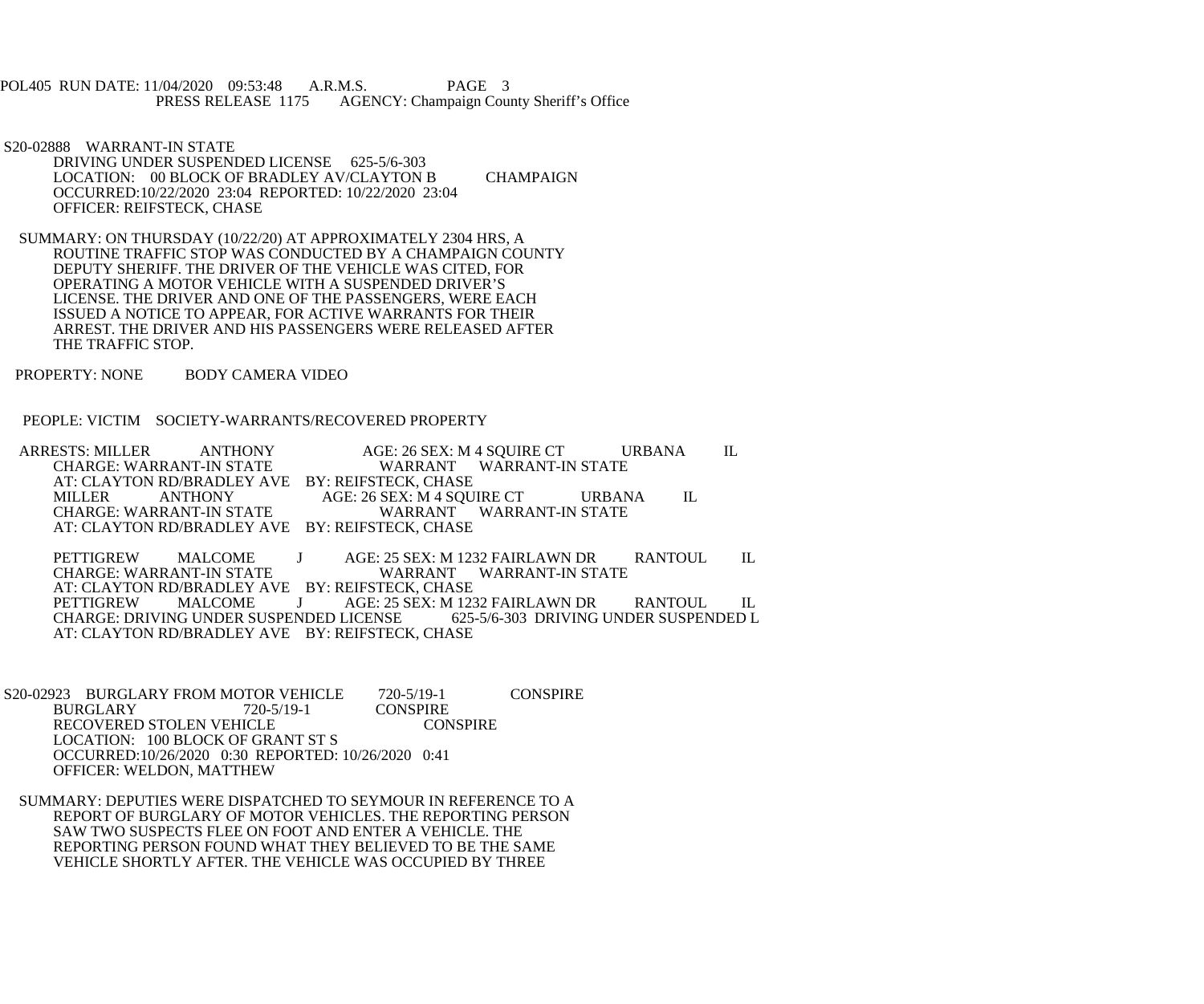POL405 RUN DATE: 11/04/2020 09:53:48 A.R.M.S. PAGE 4<br>PRESS RELEASE 1175 AGENCY: Champaign Cou AGENCY: Champaign County Sheriff's Office SUSPECTS IN THE BACK SEAT, WHO THEN EXITED AND FLED THE VEHICLE AFTER BEING CONFRONTED BY THE REPORTING PERSON. THIS VEHICLE HAD PREVIOUSLY BEEN REPORTED STOLEN BY CHAMPAIGN PD. MULTIPLE VEHICLES AND A DETACHED GARAGE WERE REPORTED BURGLARIZED. NO SUSPECTS HAVE BEEN LOCATED AT THIS TIME.

PEOPLE: VICTIM SOCIETY

VICTIM AGE: SEX:

| <b>OFFENDER</b> |         |      |  | SEX: RACE: HEIGHT: 000 WEIGHT: 000 HAIR: | EYES: |
|-----------------|---------|------|--|------------------------------------------|-------|
| <b>OFFENDER</b> |         |      |  | SEX: RACE: HEIGHT: 000 WEIGHT: 000 HAIR: | EYES: |
| <b>OFFENDER</b> |         |      |  | SEX: RACE: HEIGHT: 000 WEIGHT: 000 HAIR: | EYES: |
| <b>OFFENDER</b> |         |      |  | SEX: RACE: HEIGHT: 000 WEIGHT: 000 HAIR: | EYES: |
| <b>OFFENDER</b> |         |      |  | SEX: RACE: HEIGHT: 000 WEIGHT: 000 HAIR: | EYES: |
| <b>VICTIM</b>   | AGE:    | SEX: |  |                                          |       |
| <b>VICTIM</b>   | $AGE$ : | SEX: |  |                                          |       |
| <b>VICTIM</b>   | $AGE$ : | SEX: |  |                                          |       |
| <b>VICTIM</b>   | $AGE$ : | SEX: |  |                                          |       |
| <b>VICTIM</b>   | $AGE$ : | SEX: |  |                                          |       |
| <b>VICTIM</b>   | $AGE$ : | SEX: |  |                                          |       |
| VICTIM          | AGE:    | SEX: |  |                                          |       |
| <b>VICTIM</b>   | $AGE$ : | SEX: |  |                                          |       |
| <b>VICTIM</b>   | AGE:    | SEX: |  |                                          |       |
| <b>VICTIM</b>   | $AGE$ : | SEX: |  |                                          |       |
| <b>VICTIM</b>   | AGE:    | SEX: |  |                                          |       |
| VICTIM          | AGE:    | SEX: |  |                                          |       |

- S20-02934 DECEPTIVE PRACTICES 720-5/17-1<br>THEFT-IDENTITY 720-5/16-30(A) THEFT-IDENTITY LOCATION: 100 BLOCK OF EAST ST S HOMER OCCURRED: 9/22/2020 15:00 REPORTED: 10/27/2020 13:50 OFFICER: CARLSON,CHRISTOPHER T
- SUMMARY: ON 10/27/2020 AT APPROXIMATELY 1350 HOURS, A CHAMPAIGN COUNTY SHERIFF DEPUTY WAS DISPATCHED TO AN ADDRESS IN HOMER FOR A DECEPTIVE PRACTICE CALL. THE REPORTING PARTY HAD A SMALL BUSINESS LOAN OPENED USING HER NAME AND SOCIAL SECURITY NUMBER. NO SUSPECT(S) AT THIS TIME.
- PROPERTY: NONE 1 DOCUMENTS / RECEIPTS
	- NONE BODY CAMERA VIDEO
- PEOPLE: VICTIM AGE: 71 SEX: F HOMER IL<br>OFFENDER SEX: U RACE: U HEIGHT: 000 SEX: U RACE: U HEIGHT: 000 WEIGHT: 000 HAIR: EYES:

S20-02945 DRIVING UNDER INFLUENCE-DRUGS 625-5/11-501A4<br>METHAMPHETAMINE-POSSESSION 720-646/60 METHAMPHETAMINE-POSSESSION POSS OF DRUG PARAPHERNALIA -ORD 720-600/3.5 HYPODERMIC NEEDLE/SYRINGE-POSS/SALE 720-635/1,2 OPERATE UNINSURED MOTOR VEHICLE 625-5/3-707 CONTROLLED SUBSTANCE-LOOK-ALIKE 720-570/404 LOCATION: 400 BLOCK OF MARKET ST N OGDEN OCCURRED:10/28/2020 2:25 REPORTED: 10/28/2020 2:25 OFFICER: MARSH, JESSE